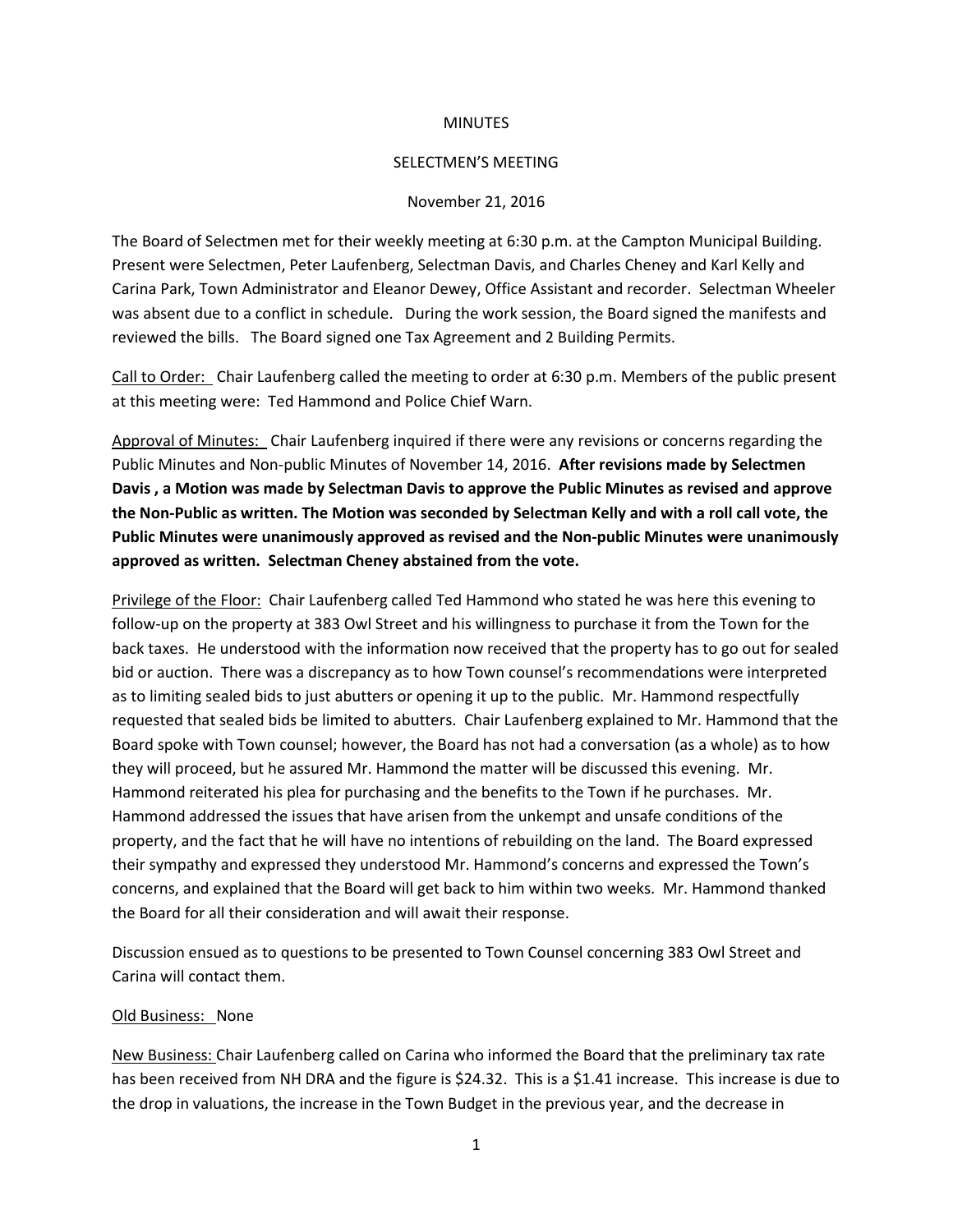revenue. Carina explained there have been some large abatements and Selectman Davis mentioned the fact that the values on telephone poles have decreased by approximately 3 million dollars. Discussion ensued as to decreasing the fund balance to reduce the tax rate. The State recommends between 5% to 17% of the total evaluation be kept in the fund balance. There was discussion concerning the anticipation of any equipment being purchased using fund balance funds for 2017, as the Police cruiser was purchased with fund balance funds in 2016. Carina explained that if the Police cruiser is purchased again with fund balance funds there would still remain enough in the fund balance to be within the State's recommendations. **Chair Laufenberg moved for a Motion to reduce the fund balance by \$189,395.00, in order to reduce the tax rate by \$.50. The Motion was so moved and seconded by Selectman Davis and with a roll call vote, the Motion was unanimously approved. This sets the Town tax rate at \$23.82. Carina will draft the necessary documentation for the Board to sign for the State.**

# **Carina mentioned that the Campton Village Precinct tax rate has increased significantly and Waterville Estates property tax rate went down by \$.10 which will be reflected with the Town tax rate mentioned above.**

2017 Preliminary Budget Discussion**:** Regarding Highway Department Budget:Selectman Cheney suggested that the mowing be contracted out. It was acknowledged that the budget is down; however, concerns were discussed regarding some paving revisions. It was also mentioned that the Board has to clear some things up regarding a full time employee position and a decision on the custodial position which will reflect on the Highway Department Budget.

2017 Fire Department Preliminary Budget Discussion: Discussion ensued as to support or non-support for second ambulance. Each Board member expressed their concerns and reasons for or against the purchase of a second ambulance. The consensus of the Board was by majority, that they did not support the purchase of a second ambulance. **The Board did agree that if a surplus was remaining in the Fire Department Budget, the surplus be used for the purchase of fire gear and a wage study for the Fire Department. Carina will firm up the December 19, 2016 date, for a 5:00 or 5:30 p.m. meeting with the Thornton Board of Selectmen regarding the second ambulance and to review the Preliminary Fire Department Budget.** 

Health Insurance: Chair Laufenberg called on Carina who informed the Board that she and Chair Laufenberg met with Jennah Partington to review options for a new health insurance plan as Harvard Pilgrim will no longer be offered. After reviewing several plans, they narrowed the selection down to two different plan. One plan reduces the total premium and the other increases the premium. It was suggested that the Town offer 2 plans in which each employee can choose between based on their own individual needs. Discussion ensued regarding the difference between the two plans and deductibles. Carina explained the two plans and some discussion with the health reimbursement account. Carina also explained that Jennah Partington from NEEBCo will come to do a brief presentation on both plans to explain and guide the employees in picking a plan for each employee to suit their own needs on December 6, 2016, 10:00 a.m. **It was the consensus of the Board to offer the two plans which premium contribution will be:**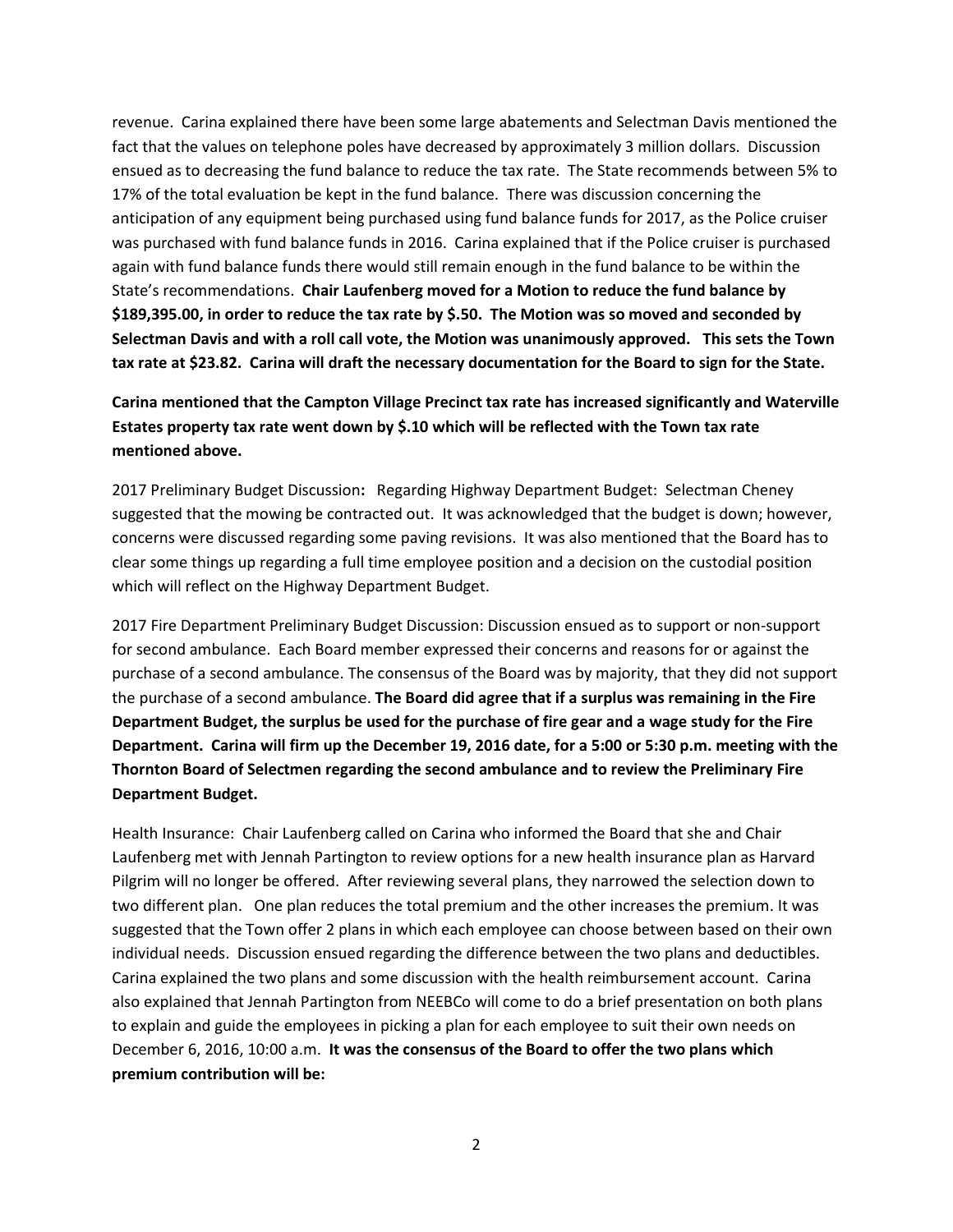**Lesser Tier Plan: 93% contributed by the Town, 7% contributed employee, deductible - \$4,000.00 to \$8,000.00**

**Higher Tier Plan: 85% contributed by the Town, 15% contributed by the employee, deductible - \$3,500.00 to \$7,000.00.**

Personnel Policy Revisions: Carina suggested to start in sections. Discussion ensued regarding vacation time. Calendar year calculation of vacation time vs. benefit year was discussed. Also, pro-rated basis accumulation of vacation and accruing on date of hire. Chief Warn expressed being in favor of personal time that the Town currently allows, in addition to vacation time and the reasons therefor.

Because of the extent of possible revisions to the Personnel Policy, Chair Laufenberg suggested that the Board create a sub-committee to review the Personnel Policy and then the sub-committee report back to the Board with their recommendations**. A Motion was made by Chair Laufenberg for the Board to create a sub-committee (comprised of 2 Board members and 2 employees) to analyze the Personnel Policy and for the sub-committee to present their recommendations to the Board by May 1, 2017. The Motion was seconded by Selectman Davis, and with a roll call vote, the Board unanimously approved the Motion.** Chair Laufenberg and Selectman Kelly agreed to be members of the subcommittee and Police Chief Warn agreed to be a member as long as the second employee be an hourly employee. The Board will discuss further to consider all Departments to get a variety of sub-committee members.

Correspondence: Chair Laufenberg called on Carina who informed the Board that White Mountain Oil's contract is up in December and the 2017 price per gallon is \$1.39 per gallon for propane and \$1.89 per gallon for heating oil. **Discussion ensued and it was the consensus of the Board to approve a one year contract with White Mountain Oil for 2017.**

Carina stated that Angie Van Sickle has informed her that she is ready to proceed with a closing for the purchase of the Chamber of Commerce Building and would like to present her understanding with the Board. After discussing with the Board, Carina will arrange to have Mrs. Van Sickle meet with the Board.

A request was made to use the Community Room for a small birthday party by a Campton resident. The request is out of the realm of the intended use of the room and the request was respectfully denied. Carina will contact the resident.

**Carina informed the Board that there is a Town welfare lien on the property, (in the amount of \$580.00) at 172 Merrill Road, which property is up for auction. Carina inquired if this lien will be forgiven and released with the sale of the property. The Board concurred.** 

Carina explained an issue that she, Mary Durgin, Town Treasurer, and Hannah Joyce, Town Clerk/Tax Collector are experiencing. Carina has reached out to Town Auditor, who she will be speaking to on Monday.

An update on TAN. The Northway Bank has 90% of the documentation needed and it is hoped the Town will have funds available very shortly.